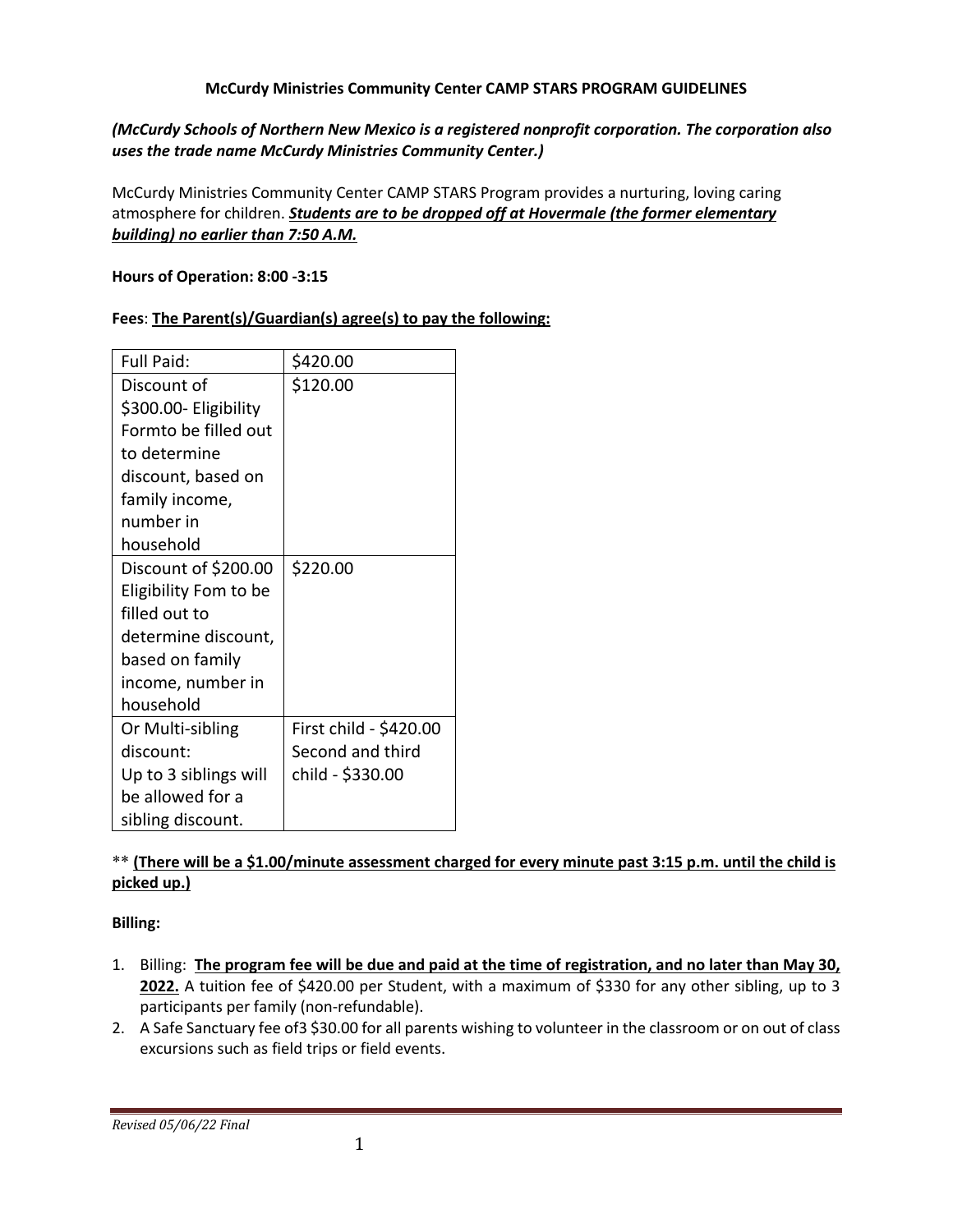### **Code of Conduct**

### **Behavior:**

Respect is the key guiding factor for a child's behavior. All children are expected to respect themselves, others' property, regulations, authority, and each other's religious beliefs and practices.

# **Specific Expectations:**

- Students need to report to the CAMP STARS Program by the designated time. If they are going to be late parents/guardians are expected to call McCurdy Ministries Community Center' office at 505-753-7221, ext. 210 to let us know that the child will either be absent or be in late. Cell phones will not be allowed to be in use during participation at the CAMP STARS program. If students need to contact parents or parents need to contact of students the CAMPS STAR program does have a phone that can be used. That phone number is: **505-927-5510.**
- Students should not engage in any behaviors that disrespect themselves, peers, adults or compromise their health, or authority figures, including, but not limited to:
	- 1. PDA (Public Display of Affection)
	- 2. Profanity and vulgarity; including drawings, sketches, pictures, or clothing with inappropriate symbols or pictures that promote profanity and vulgarity or demeaning of any group
	- 3. Bullying of any type will not be tolerated.
	- 4. Possess or use: energy drinks; bikes, skateboards, scooters, blades, knives, aerosols, lighters, matches; tobacco, alcohol, drugs, or drug paraphernalia
	- 5. Throwing stones/objects
	- 6. Pulling fire alarms or use of fire extinguishers
	- 7. Pushing/shoving
	- 8. Harassment
	- 9. Forging a signature
	- 10. Gang activity
	- 11. Discrimination: race, color, age, sex, ethnicity, age, sexual orientation, etc.
	- 12. Fighting, assault and/or battery
	- 13. Refusing to cooperate with staff
	- 14. Defacing, tagging, graffiti, vandalism
	- 15. Intimidation or threatening behaviors
	- 16. Unauthorized use of computers or other technology devices. When authorized, must follow the guidelines for use of Technology.

# **Technology/Network Use Guidelines:**

- Students are expected to abide by the generally accepted rules of network etiquette. These guidelines include(but are not limited to)the following:
	- 1. No files, data, programs, directories will be put on the hard drives of the computers in the Building.
	- 2. Users shall modify data/files only in personal directories or those where specific authorization to use has been given.
	- 3. Computers will be used only for valid purposes, approved by the provider.
	- 4. Transmission and/or possession of files containing obscene, indecent, lewd or offensive messages or materials which explicitly or implicitly refer to the above is not allowed.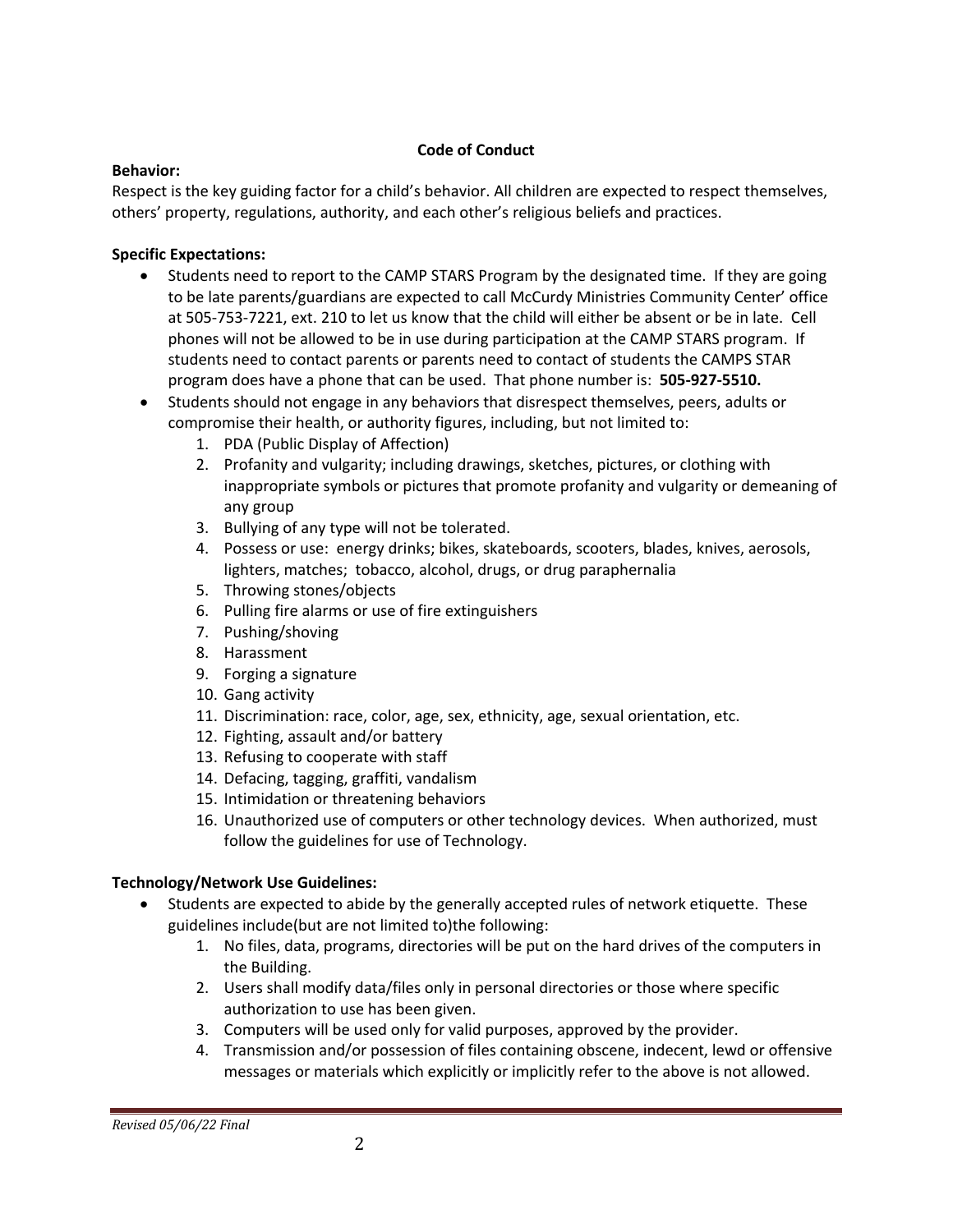- 5. No user shall engage in activity which might be harmful to systems or to the information stored thereon, such as creating or propagating viruses, disrupting services, or damaging files.
- 6. No user shall annoy, harass, or intimidate other users of any system or network. No user shall use the system for financial gain or profit, or to lobby political ideas.
- 7. Game playing is allowed only by permission of the provider and only games that are already in the system.
- 8. All users shall respect appropriate laws and copyrights. The distribution of many programs, databases, text, and graphic files, and other electronic information resources are controlled by the laws of copyright, licensing agreements, and trade secret laws.
- 9. All files/data/e-mail created; transferred on McCurdy Ministries Community Center systems are open to examination by system administrators and/or staff. All network activities are potentially logged and examined. If a system user does not approve of this examination, he/she will not use the computers, systems, and networks on site.
- 10. DO NOT REVEAL YOUR HOME ADDRESS OR PERSONAL PHONE NUMBER, OR THE ADDRESSES AND PHONES NUMBERS OF OTHERS.
- 11. ELECTRONIC MAIL: E-mail is not guaranteed to be private. Messages relating to or in support of illegal activities must be reported to authorities. E-mail will be monitored by respective staff. No personal e-mail accounts will be set up on Ministries computers.
- 12. Downloading information onto the hard drive is prohibited. Any user identified as a security risk or having a history of problems with other computer systems will be denied access to computers.
- 13. No disks or software from outside sources may be loaded on to computers owned and operated by McCurdy Ministries Community Center neither in the offices or the respective Ministries programs. If it is necessary to load a disk or software or CD into a computer, only the Computer Technician may load it, and then, only after it has been scanned for viruses. If a student brings any work in on a disk or CD or flash drive, the IT will scan it first.

# **Student Health:**

- If a student becomes ill during their stay at the program, the provider will call the student's parent/guardian or designated contact person as authorized on the emergency contact form to inform them to come pick up the student.
- McCurdy Ministries Community Center CAMP STARS program **will not dispense** any medications at any time. If the student needs to have medication, the student must give it to the provider for safekeeping and it will be given to the parent/guardian at the time the child is picked up.
- A student must not have any over the counter medication with him/her.
- Students with a medical condition that requires the student to use and or carry an inhaler must provide the provider with written permission from a physician. Written permission must be updated in the student's file each year.

# **CAMP STARS Drop Off and Pick up:**

- The parent must accompany the student to sign him/her in.
- Children will be dropped off and picked up at the end of the day at Hovermail.

# **General Information:**

**If, for some reason (emergency issues), the program has to close operations for the day, parents/guardians will be contacted, either by phone or email.**